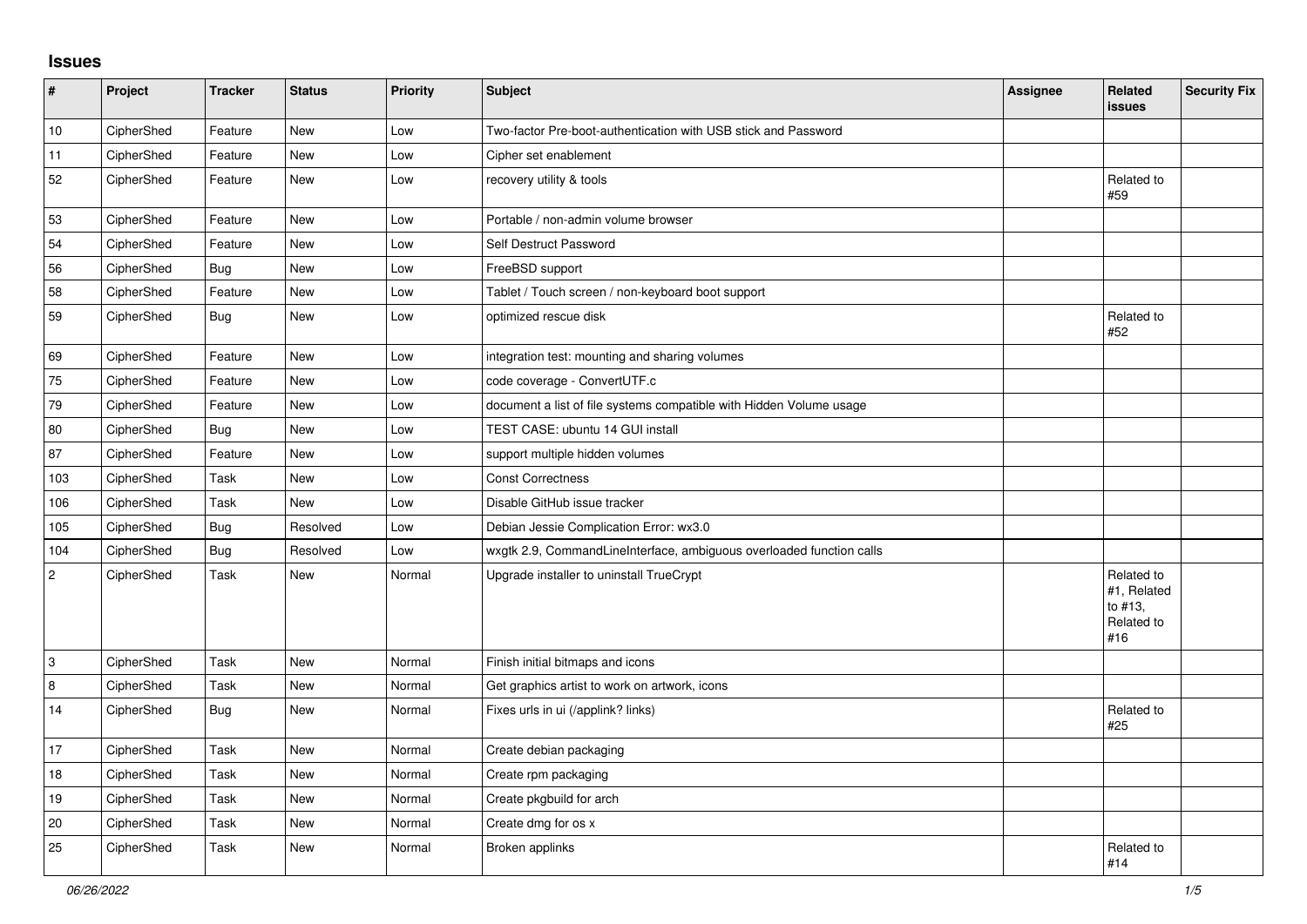| $\sharp$ | Project    | <b>Tracker</b> | <b>Status</b> | Priority | Subject                                                                                                  | <b>Assignee</b> | Related<br><b>issues</b> | <b>Security Fix</b> |
|----------|------------|----------------|---------------|----------|----------------------------------------------------------------------------------------------------------|-----------------|--------------------------|---------------------|
| 26       | CipherShed | Bug            | <b>New</b>    | Normal   | Large External Drive Support on Mac (>512byte sector size)                                               |                 |                          |                     |
| 32       | CipherShed | Feature        | <b>New</b>    | Normal   | truecrypt.ch ideas thread                                                                                |                 |                          |                     |
| 33       | CipherShed | Feature        | New           | Normal   | windows comamnd line volume creation                                                                     |                 |                          |                     |
| 34       | CipherShed | Feature        | <b>New</b>    | Normal   | windows mount point support                                                                              |                 | Related to<br>#60        |                     |
| 36       | CipherShed | Feature        | New           | Normal   | support multiple actors to open an encrypted volume                                                      |                 |                          |                     |
| 50       | CipherShed | Feature        | New           | Normal   | Linux FDE                                                                                                |                 | Related to<br>#5         |                     |
| 57       | CipherShed | Feature        | <b>New</b>    | Normal   | Skein support                                                                                            |                 |                          |                     |
| 60       | CipherShed | Feature        | New           | Normal   | Enhanced UX - shell extension for container management                                                   |                 | Related to<br>#34        |                     |
| 61       | CipherShed | Feature        | <b>New</b>    | Normal   | optionally support TPM                                                                                   |                 |                          |                     |
| 62       | CipherShed | Feature        | New           | Normal   | Administrative Configuration for Enterprise IT                                                           |                 |                          |                     |
| 63       | CipherShed | Bug            | New           | Normal   | 64 bit gui on 64 bit systems                                                                             |                 | Related to<br>#65        |                     |
| 64       | CipherShed | Task           | New           | Normal   | Rewrite or remove LongReverse in Common/Dlgcode.c                                                        |                 |                          |                     |
| 65       | CipherShed | Feature        | New           | Normal   | pure 64 bit version for windows                                                                          |                 | Related to<br>#63        |                     |
| 66       | CipherShed | Feature        | New           | Normal   | provide robust API for usermode interaction with kernel driver                                           |                 |                          |                     |
| 67       | CipherShed | Feature        | <b>New</b>    | Normal   | print a backup                                                                                           |                 |                          |                     |
| 70       | CipherShed | Feature        | New           | Normal   | track git info in build                                                                                  |                 |                          |                     |
| 72       | CipherShed | <b>Bug</b>     | New           | Normal   | The installation fails, but a message (from windows?) says it succeeds and asks if you want<br>to reboot |                 |                          |                     |
| 73       | CipherShed | Bug            | New           | Normal   | Truecrypt icon showing in taskbar                                                                        |                 |                          |                     |
| 74       | CipherShed | <b>Bug</b>     | New           | Normal   | Hardcoded Build date in Help->About window                                                               |                 |                          |                     |
| 76       | CipherShed | <b>Bug</b>     | New           | Normal   | MakeSelfExtractingPackage used in CI cannot have dialog boxes                                            |                 |                          |                     |
| 78       | CipherShed | <b>Bug</b>     | New           | Normal   | update the ciphershed.org website, automatically                                                         |                 |                          |                     |
| 81       | CipherShed | Feature        | New           | Normal   | Decrypt System drive via commandline                                                                     |                 |                          |                     |
| 82       | CipherShed | Feature        | New           | Normal   | add sparse file detection to non-windows versions                                                        |                 |                          |                     |
| 83       | CipherShed | <b>Bug</b>     | New           | Normal   | deduplicate file names                                                                                   |                 |                          |                     |
| 84       | CipherShed | Bug            | New           | Normal   | wcsncpy is subject to buffer overflow                                                                    |                 |                          |                     |
| 85       | CipherShed | <b>Bug</b>     | New           | Normal   | Digcode.c is 9917 lines long, split it up                                                                |                 |                          |                     |
| 88       | CipherShed | Bug            | New           | Normal   | smart card support for containers                                                                        |                 |                          |                     |
| 89       | CipherShed | Feature        | New           | Normal   | Support the Common Criteria Collaborative Protection Profile for Full Disk Encryption                    |                 |                          |                     |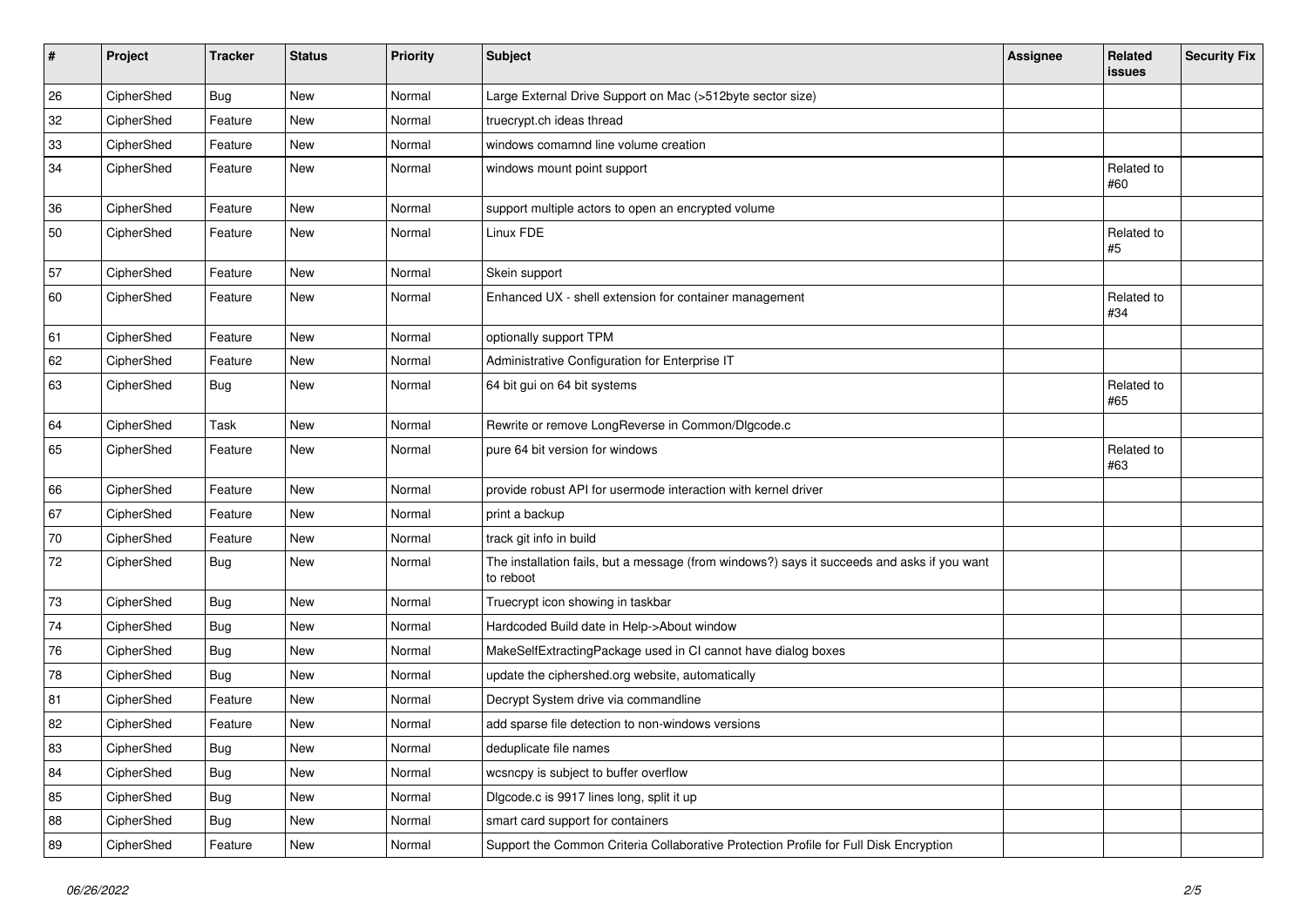| #      | Project    | <b>Tracker</b> | <b>Status</b> | Priority | <b>Subject</b>                                                                                | <b>Assignee</b> | Related<br>issues | <b>Security Fix</b> |
|--------|------------|----------------|---------------|----------|-----------------------------------------------------------------------------------------------|-----------------|-------------------|---------------------|
| 90     | CipherShed | Feature        | New           | Normal   | cipher setting preference file                                                                |                 |                   |                     |
| 91     | CipherShed | Feature        | New           | Normal   | use linked libraries in kernel driver to isolate logical units and later support plugins      |                 |                   |                     |
| 92     | CipherShed | Feature        | New           | Normal   | allow change of cipher/key on encrypted container without decrypting                          |                 |                   |                     |
| 93     | CipherShed | Feature        | New           | Normal   | support "quick" encrypt for new media (especially flash/SSD)                                  |                 |                   |                     |
| 95     | CipherShed | <b>Bug</b>     | New           | Normal   | Platform/SystemException.h and Common/Exception.h define the same class/struct                |                 |                   |                     |
| 96     | CipherShed | Feature        | New           | Normal   | installer to incorporate a post-installation quick-start wizard                               |                 |                   |                     |
| 102    | CipherShed | Feature        | New           | Normal   | support for serial console in bootloader                                                      |                 |                   |                     |
| 116    | CipherShed | Bug            | New           | Normal   | create an option for private/global volume mounting                                           |                 |                   |                     |
| 99     | CipherShed | Feature        | New           | Normal   | Suggestion 3-Separate required and optional input parameters                                  |                 |                   |                     |
| 100    | CipherShed | Feature        | New           | Normal   | Suggestion 4-Display the consequences of an action immediately (Immediacy of<br>consequences) |                 |                   |                     |
| 118    | CipherShed | <b>Bug</b>     | New           | Normal   | upgrading truecrpyt fails if truecrypt is pinned to the taskbar                               |                 |                   |                     |
| 121    | CipherShed | Feature        | New           | Normal   | Support "not" burning CD on encrypting disk operation                                         |                 | Related to<br>#68 |                     |
| 122    | CipherShed | Feature        | New           | Normal   | support key escrow                                                                            |                 | Related to<br>#68 |                     |
| 124    | CipherShed | Feature        | New           | Normal   | investigate switch to FUDforum from phpBB                                                     |                 |                   |                     |
| 123    | CipherShed | <b>Bug</b>     | New           | Normal   | losetup anomaly with OpenSUSE 13.1                                                            |                 |                   |                     |
| 30     | CipherShed | <b>Bug</b>     | Resolved      | Normal   | Allowed character description is wrong                                                        |                 | Related to<br>#31 |                     |
| 28     | CipherShed | <b>Bug</b>     | Resolved      | Normal   | Audit of 04af5c7 - Buffer Overflow: strcat                                                    |                 |                   |                     |
| 86     | CipherShed | <b>Bug</b>     | Resolved      | Normal   | Make ciphershed window titlebars different                                                    |                 |                   |                     |
| 101    | CipherShed | <b>Bug</b>     | Resolved      | Normal   | boot loader password prompt takes 100% cpu in VM                                              |                 |                   |                     |
| 112    | CipherShed | Bug            | Resolved      | Normal   | uninstall on windows does not list version info                                               |                 |                   |                     |
| 113    | CipherShed | <b>Bug</b>     | Resolved      | Normal   | remove the donate screen from the installer                                                   |                 |                   |                     |
| 125    | CipherShed | <b>Bug</b>     | Resolved      | Normal   | Makefile for bootloader fails on case sensitive filesystem                                    |                 |                   |                     |
| 126    | CipherShed | Bug            | Resolved      | Normal   | VS launcher breaks if using multiple VS and the default is not the one for CS                 |                 |                   |                     |
| 21     | CipherShed | Bug            | New           | High     | Method of mounting may be exploited                                                           |                 |                   |                     |
| $37\,$ | CipherShed | Bug            | New           | High     | Open Crypto Audit Project issues                                                              |                 |                   |                     |
| 38     | CipherShed | Bug            | New           | High     | Weak Volume Header key derivation algorithm                                                   |                 | Blocked by<br>#49 |                     |
| 39     | CipherShed | Bug            | New           | High     | Sensitive information might be paged out from kernel stacks                                   |                 |                   |                     |
| 40     | CipherShed | <b>Bug</b>     | New           | High     | Multiple issues in the bootloader decompressor                                                |                 |                   |                     |
| 41     | CipherShed | <b>Bug</b>     | New           | High     | Windows kernel driver uses memset() to clear sensitive data                                   |                 |                   |                     |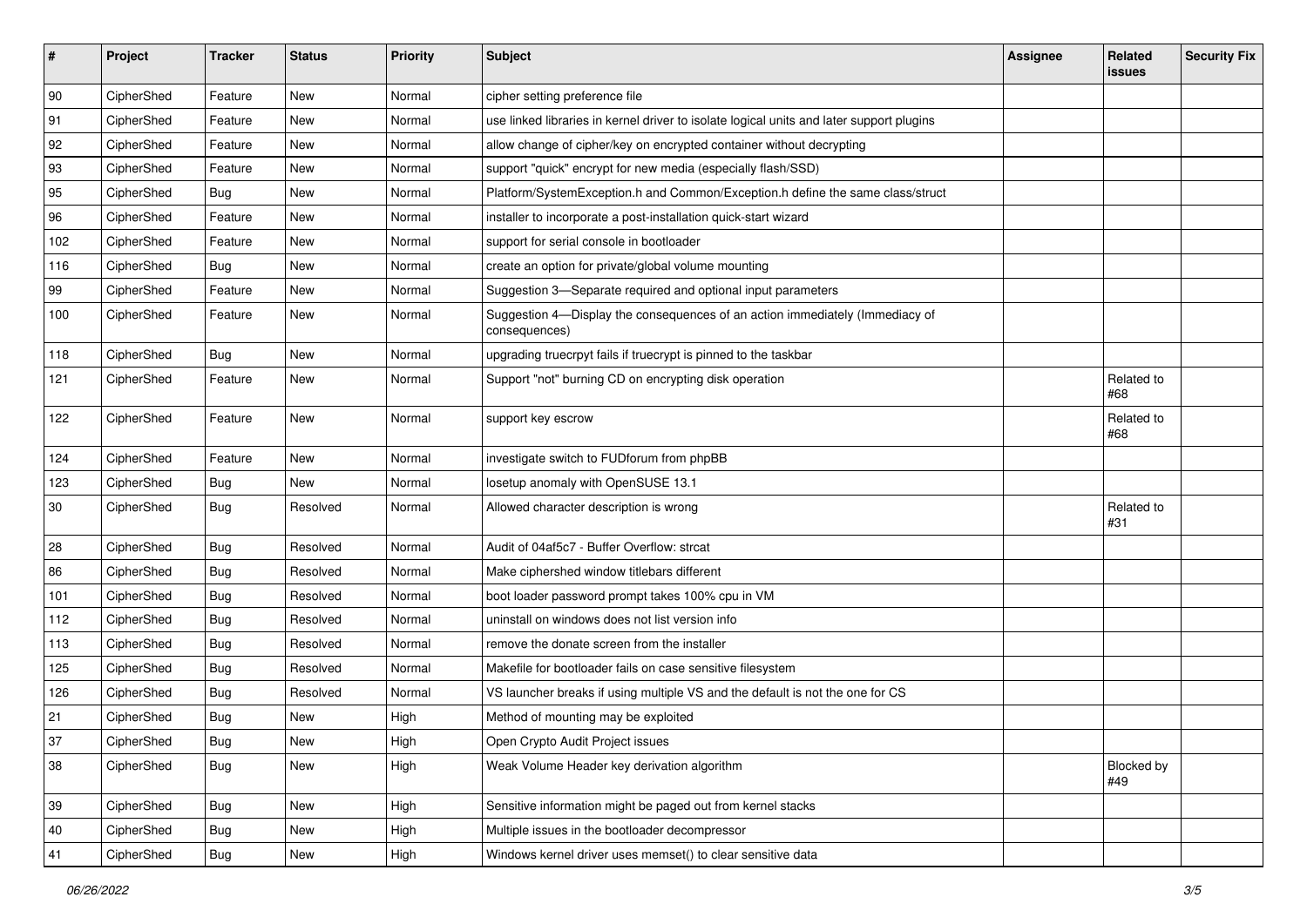| $\vert$ #               | Project    | <b>Tracker</b> | <b>Status</b> | <b>Priority</b> | <b>Subject</b>                                                                                                                             | <b>Assignee</b> | Related<br>issues | <b>Security Fix</b> |
|-------------------------|------------|----------------|---------------|-----------------|--------------------------------------------------------------------------------------------------------------------------------------------|-----------------|-------------------|---------------------|
| 42                      | CipherShed | <b>Bug</b>     | New           | High            | TC_IOCTL_GET_SYSTEM_DRIVE_DUMP_CONFIG kernel pointer disclosure                                                                            |                 |                   |                     |
| 43                      | CipherShed | Bug            | <b>New</b>    | High            | IOCTL DISK VERIFY integer overflow                                                                                                         |                 |                   |                     |
| 44                      | CipherShed | Bug            | <b>New</b>    | High            | TC IOCTL OPEN TEST multiple issues                                                                                                         |                 |                   |                     |
| 45                      | CipherShed | <b>Bug</b>     | <b>New</b>    | High            | MainThreadProc() integer overflow                                                                                                          |                 |                   |                     |
| 46                      | CipherShed | Bug            | <b>New</b>    | High            | MountVolume() device check bypass                                                                                                          |                 |                   |                     |
| 47                      | CipherShed | <b>Bug</b>     | <b>New</b>    | High            | GetWipePassCount() / WipeBuffer() can cause BSOD                                                                                           |                 |                   |                     |
| 48                      | CipherShed | Bug            | <b>New</b>    | High            | EncryptDataUnits() lacks error handling                                                                                                    |                 |                   |                     |
| 71                      | CipherShed | Bug            | <b>New</b>    | High            | passwords using non-ascii                                                                                                                  |                 |                   |                     |
| 94                      | CipherShed | <b>Bug</b>     | New           | High            | CipherShed Volume Creation Wizard: Encryption of Host Protected Area":"Encryption of Host<br>Protected Area" class #32770 not initialized? |                 |                   |                     |
| 109                     | CipherShed | Bug            | <b>New</b>    | High            | Open Crypto Audit Project TrueCrypt CS-TC-3 - Keyfile mixing is not cryptographically sound                                                |                 |                   |                     |
| 110                     | CipherShed | <b>Bug</b>     | <b>New</b>    | High            | Open Crypto Audit Project TrueCrypt CS-TC-4 - Unauthenticated ciphertext in volume<br>headers                                              |                 |                   |                     |
| 27                      | CipherShed | Bug            | Resolved      | High            | Audit of 04af5c7 - Buffer Overflow: sprintf                                                                                                |                 |                   |                     |
| 35                      | CipherShed | Feature        | Resolved      | High            | use Doxygen                                                                                                                                |                 |                   |                     |
| 49                      | CipherShed | Bug            | Resolved      | High            | use a unit testing framework                                                                                                               |                 | Blocks #38        |                     |
| 77                      | CipherShed | <b>Bug</b>     | Resolved      | High            | boot loader is too big, regression on ff4d0578aff9269fdb654a213c850ce576fafd0a                                                             |                 |                   |                     |
| 117                     | CipherShed | Bug            | Resolved      | High            | Failure to function when compiled with GCC 5                                                                                               |                 |                   |                     |
| 115                     | CipherShed | Bug            | Resolved      | High            | fails to build on stretch due to overloaded constructors                                                                                   |                 |                   |                     |
| 108                     | CipherShed | Bug            | New           | Urgent          | Open Crypto Audit Project TrueCrypt CS-TC-2 - AES implementation susceptible to<br>cache-timing attacks                                    |                 |                   |                     |
| 107                     | CipherShed | Bug            | <b>New</b>    | Immediate       | Open Crypto Audit Project TrueCrypt CS-TC-1 - CryptAcquireContext may silently fail in<br>unusual scenarios                                |                 |                   |                     |
| $\overline{\mathbf{4}}$ | CipherShed | Task           | <b>New</b>    | Normal          | Get Windows executable signing key                                                                                                         | <b>Bill Cox</b> |                   |                     |
| $\,6$                   | CipherShed | Task           | <b>New</b>    | Normal          | Windows build, installer, VM                                                                                                               | <b>Bill Cox</b> |                   |                     |
| 15                      | CipherShed | Task           | New           | Normal          | Create Gnu Info page                                                                                                                       | Eugene Wang     | Related to<br>#12 |                     |
| 12                      | CipherShed | Task           | In Progress   | Normal          | <b>Write Documentation</b>                                                                                                                 | Eugene Wang     | Related to<br>#15 |                     |
| $\overline{7}$          | CipherShed | Task           | <b>New</b>    | Normal          | Mac build, installer, VM                                                                                                                   | Jason Pyeron    |                   |                     |
| 31                      | CipherShed | <b>Bug</b>     | <b>New</b>    | Normal          | there is duplicate code for password character checking                                                                                    | Jason Pyeron    | Related to<br>#30 |                     |
| 51                      | CipherShed | Bug            | In Progress   | Normal          | <b>GUID Partition Table (GPT)</b>                                                                                                          | Jason Pyeron    | Related to<br>#55 |                     |